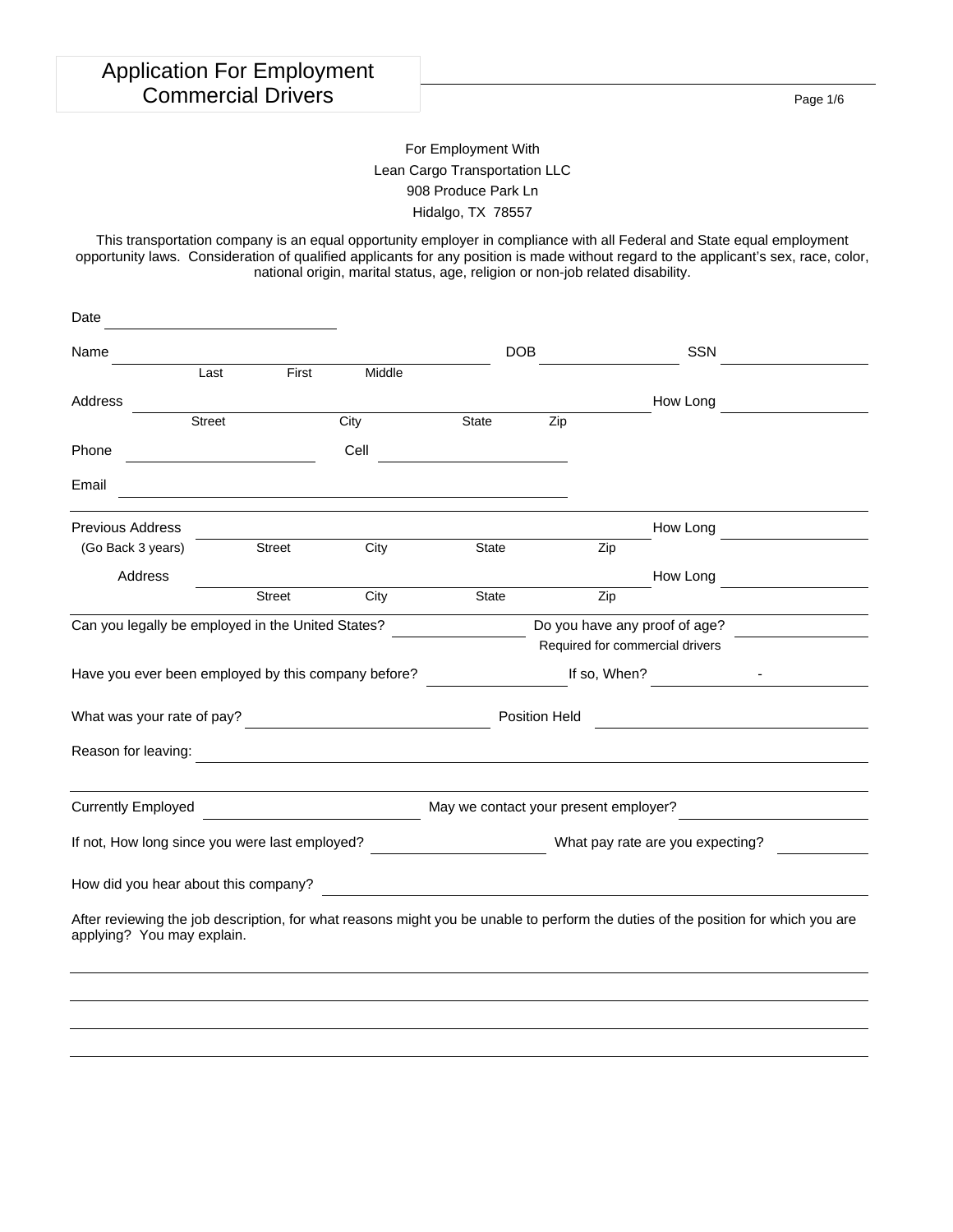## Employment History Past 10 Years Page 2/6

Please give the following information regarding your current and previous employers. Start with the most recent. Use additional sheets if necessary and please explain any employment gaps.

| Employer:            | Contact:                                                                                                                                                                                                                               | Phone:                                                         |
|----------------------|----------------------------------------------------------------------------------------------------------------------------------------------------------------------------------------------------------------------------------------|----------------------------------------------------------------|
| Date:<br>From:       | Address:                                                                                                                                                                                                                               |                                                                |
| To:<br>$\sqrt{1}$    | State:<br>City:                                                                                                                                                                                                                        | Zip:                                                           |
| Position:            | Reason for Leaving:                                                                                                                                                                                                                    |                                                                |
| Salary:              | Were you subject to the FMCSRs while employed?<br>Was your job designated as a safety sensitive function in any DOT regulated mode subject<br>to alcohol and controlled substances testing requirements as required by 49 CFR Part 40? | $\Box$ No<br>$\overline{\phantom{a}}$ Yes<br><b>Yes</b><br>1No |
| Employer:            | Contact:                                                                                                                                                                                                                               | Phone:                                                         |
| Date:<br>From:       | Address:                                                                                                                                                                                                                               |                                                                |
| To:                  | City:                                                                                                                                                                                                                                  | State:<br>Zip:                                                 |
| Position:            | Reason for Leaving:                                                                                                                                                                                                                    |                                                                |
| Salary:              | Were you subject to the FMCSRs while employed?<br>Was your job designated as a safety sensitive function in any DOT regulated mode subject<br>to alcohol and controlled substances testing requirements as required by 49 CFR Part 40? | l No<br>$\blacksquare$ Yes<br><b>Yes</b><br>No                 |
| Employer:            | Contact:                                                                                                                                                                                                                               | Phone:                                                         |
| From:<br>Date:       | Address:                                                                                                                                                                                                                               |                                                                |
| To:                  | City:<br><u> 1990 - Johann Barbara, martin a</u>                                                                                                                                                                                       | State:<br>Zip:                                                 |
| Position:            | Reason for Leaving:                                                                                                                                                                                                                    |                                                                |
| Salary:              | Were you subject to the FMCSRs while employed?<br>Was your job designated as a safety sensitive function in any DOT regulated mode subject<br>to alcohol and controlled substances testing requirements as required by 49 CFR Part 40? | $\vert$ No<br>  Yes<br><b>Yes</b><br><b>No</b>                 |
| Employer:            | Contact:                                                                                                                                                                                                                               | Phone:                                                         |
| Date:<br>From:       | Address:                                                                                                                                                                                                                               |                                                                |
| $\frac{1}{2}$<br>To: | City:<br>State:                                                                                                                                                                                                                        | Zip:                                                           |
| Position:            | Reason for Leaving:                                                                                                                                                                                                                    |                                                                |
| Salary:              | Were you subject to the FMCSRs while employed?<br>Was your job designated as a safety sensitive function in any DOT regulated mode subject<br>to alcohol and controlled substances testing requirements as required by 49 CFR Part 40? | Yes<br>- INo<br><b>IYes</b><br><b>No</b>                       |

Please use this space for comments, additional information, or to explain periods of time between employers.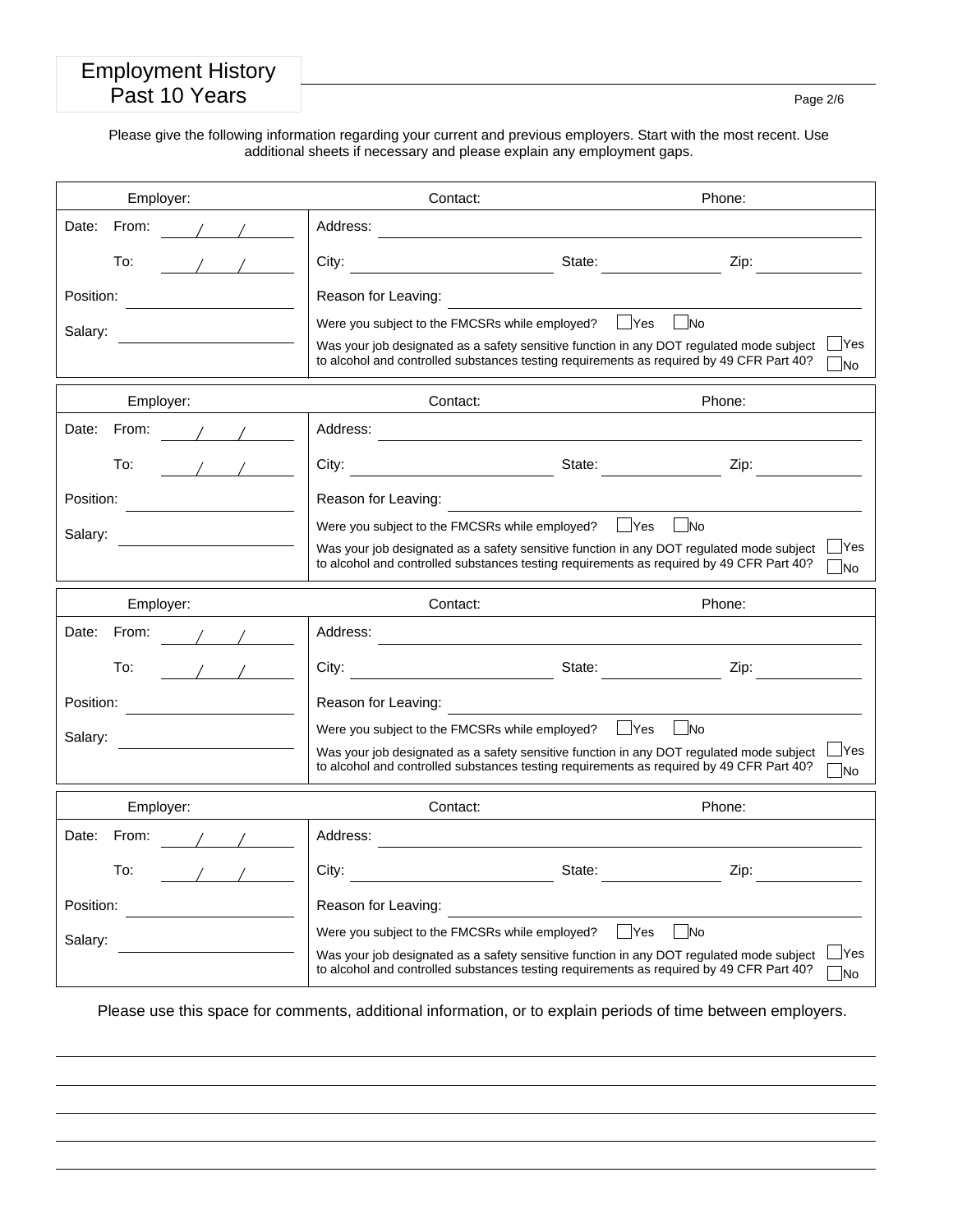## Employment History Past 10 Years **Past 10 Years** Page 3/6

Please give the following information regarding your current and previous employers. Start with the most recent. Use additional sheets if necessary and please explain any employment gaps.

| Employer:            | Contact:                                                                                                                                                                                                                               | Phone:                                                         |
|----------------------|----------------------------------------------------------------------------------------------------------------------------------------------------------------------------------------------------------------------------------------|----------------------------------------------------------------|
| Date:<br>From:       | Address:                                                                                                                                                                                                                               |                                                                |
| To:<br>$\sqrt{1}$    | State:<br>City:                                                                                                                                                                                                                        | Zip:                                                           |
| Position:            | Reason for Leaving:                                                                                                                                                                                                                    |                                                                |
| Salary:              | Were you subject to the FMCSRs while employed?<br>Was your job designated as a safety sensitive function in any DOT regulated mode subject<br>to alcohol and controlled substances testing requirements as required by 49 CFR Part 40? | $\Box$ No<br>$\overline{\phantom{a}}$ Yes<br><b>Yes</b><br>1No |
| Employer:            | Contact:                                                                                                                                                                                                                               | Phone:                                                         |
| Date:<br>From:       | Address:                                                                                                                                                                                                                               |                                                                |
| To:                  | City:                                                                                                                                                                                                                                  | State:<br>Zip:                                                 |
| Position:            | Reason for Leaving:                                                                                                                                                                                                                    |                                                                |
| Salary:              | Were you subject to the FMCSRs while employed?<br>Was your job designated as a safety sensitive function in any DOT regulated mode subject<br>to alcohol and controlled substances testing requirements as required by 49 CFR Part 40? | l No<br>$\blacksquare$ Yes<br><b>Yes</b><br>No                 |
| Employer:            | Contact:                                                                                                                                                                                                                               | Phone:                                                         |
| From:<br>Date:       | Address:                                                                                                                                                                                                                               |                                                                |
| To:                  | City:<br><u> 1990 - Johann Barbara, martin a</u>                                                                                                                                                                                       | State:<br>Zip:                                                 |
| Position:            | Reason for Leaving:                                                                                                                                                                                                                    |                                                                |
| Salary:              | Were you subject to the FMCSRs while employed?<br>Was your job designated as a safety sensitive function in any DOT regulated mode subject<br>to alcohol and controlled substances testing requirements as required by 49 CFR Part 40? | $\vert$ No<br>  Yes<br><b>Yes</b><br><b>No</b>                 |
| Employer:            | Contact:                                                                                                                                                                                                                               | Phone:                                                         |
| Date:<br>From:       | Address:                                                                                                                                                                                                                               |                                                                |
| $\frac{1}{2}$<br>To: | City:<br>State:                                                                                                                                                                                                                        | Zip:                                                           |
| Position:            | Reason for Leaving:                                                                                                                                                                                                                    |                                                                |
| Salary:              | Were you subject to the FMCSRs while employed?<br>Was your job designated as a safety sensitive function in any DOT regulated mode subject<br>to alcohol and controlled substances testing requirements as required by 49 CFR Part 40? | Yes<br>- INo<br><b>IYes</b><br><b>No</b>                       |

Please use this space for comments, additional information, or to explain periods of time between employers.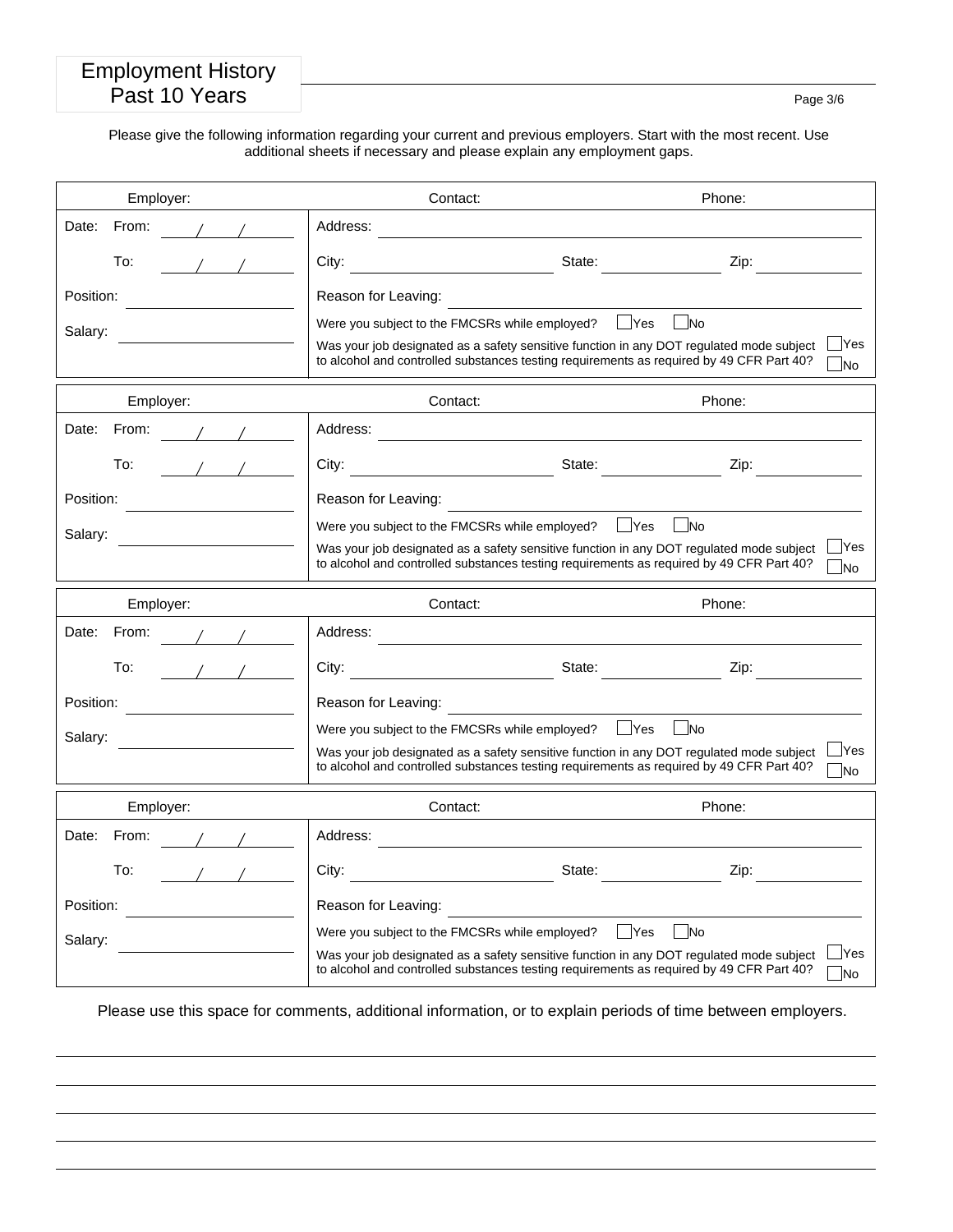## Driving Qualifications And Experience Page 4/6

#### LICENSES HELD

| State: | License No: | Type: | <b>Expiration Date:</b> |  |
|--------|-------------|-------|-------------------------|--|
| State: | License No: | Type: | <b>Expiration Date:</b> |  |
| State: | License No: | Type: | <b>Expiration Date:</b> |  |
| State: | License No: | Type: | <b>Expiration Date:</b> |  |

#### EQUIPMENT EXPERIENCE

| <b>Equipment Class</b>  | <b>Equipment Type</b> | For How Long? (yrs) | Total Miles (Approx.) |
|-------------------------|-----------------------|---------------------|-----------------------|
| Tractor                 |                       |                     |                       |
| Tractor w/ Two-Trailers |                       |                     |                       |
| <b>Straight Truck</b>   |                       |                     |                       |
| Other                   |                       |                     |                       |

In what states have you operated in the past three years?

Have you ever had your license revoked or suspended? If so, when and where? If so, when and where  $\sim$ 

|  |  | Why? (Please Explain) |
|--|--|-----------------------|
|--|--|-----------------------|

Have you ever been convicted of a felony? **If so, when and where?** <u>In the section of the section of the section</u>

Why? (Please Explain)

| Have you tested positive for a pre-employment or<br>random Drug or Alcohol test in the past three years? | Yes | No |
|----------------------------------------------------------------------------------------------------------|-----|----|
|                                                                                                          |     |    |

## Accidents And Violations

|           | ACCIDENTS IN THE PAST THREE YEARS                                    |                    | (List most recent first - attach additional sheets if necessary) |  |
|-----------|----------------------------------------------------------------------|--------------------|------------------------------------------------------------------|--|
| Date:     | Injuries?                                                            | Fatalities?        | Vehicle Type:                                                    |  |
| Describe: |                                                                      |                    |                                                                  |  |
| Date:     | Injuries?                                                            | <b>Fatalities?</b> | Vehicle Type:                                                    |  |
| Describe: |                                                                      |                    |                                                                  |  |
| Date:     | Injuries?                                                            | <b>Fatalities?</b> | Vehicle Type:                                                    |  |
| Describe: |                                                                      |                    |                                                                  |  |
|           | TRAFFIC CONVICTIONS IN THE PAST THREE YEARS (Not parking violations) |                    |                                                                  |  |
| Date:     | Where?                                                               | Violation:         | Penalty:                                                         |  |
|           |                                                                      |                    |                                                                  |  |

Date: Where? Where? Violation: Winder Penalty: Penalty:

Date: Where? Violation: Violation: Penalty: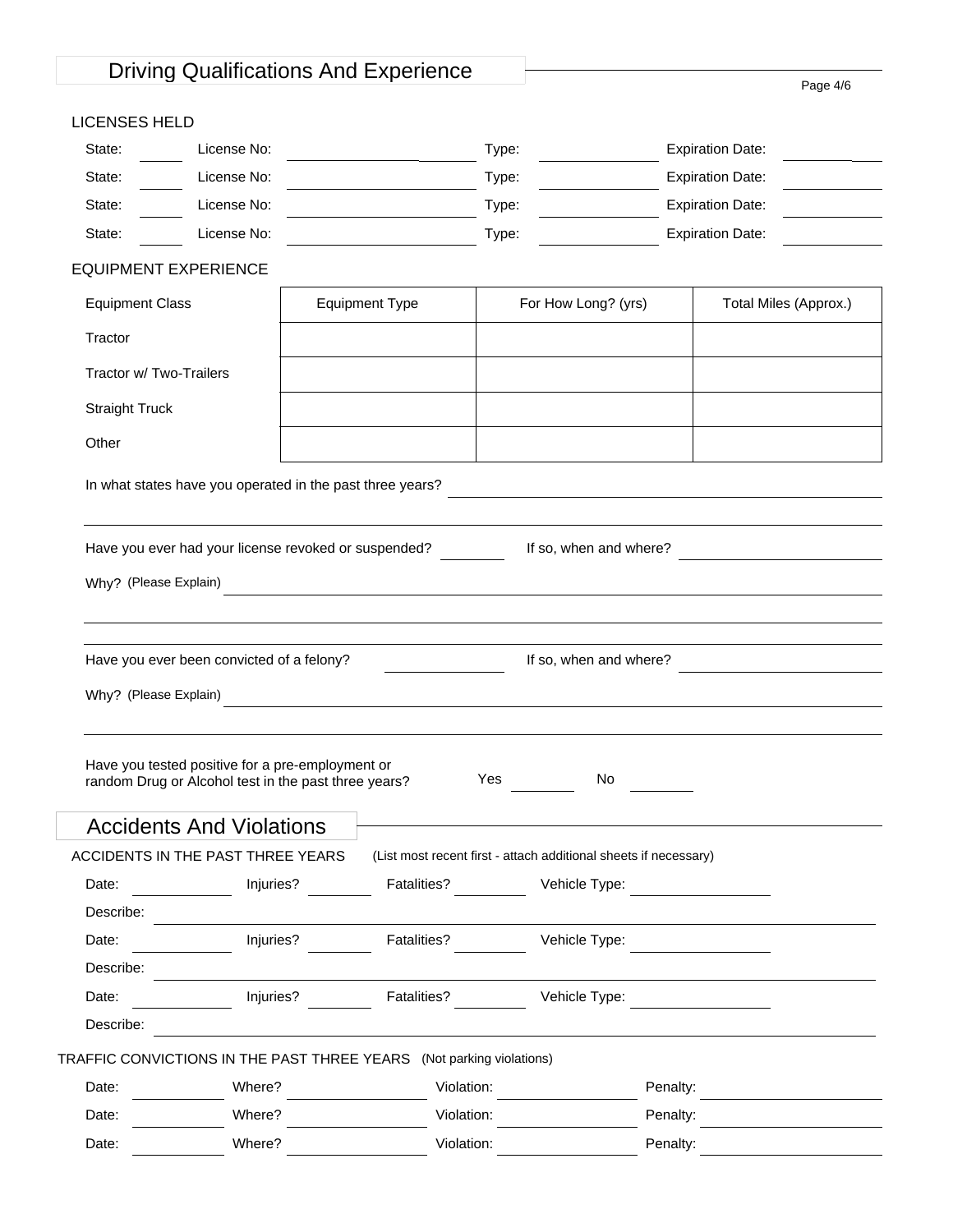# Education And Training Page 5/6

#### Please provide the following information about completed education, starting with the most recent.

| School or University | Years Completed | Field of Study | Graduate?<br>(yes or no) | When |
|----------------------|-----------------|----------------|--------------------------|------|
|                      |                 |                |                          |      |
|                      |                 |                |                          |      |
|                      |                 |                |                          |      |
|                      |                 |                |                          |      |

| Have you ever served in the military? | If so, when and what branch? |  |  |
|---------------------------------------|------------------------------|--|--|
|---------------------------------------|------------------------------|--|--|

Please list any training you have received that you think will benefit you in the position for which you are applying.

Please provide three personal references.

| Name | Years Known | Phone Number |
|------|-------------|--------------|
|      |             |              |
|      |             |              |
|      |             |              |

Please use the following space to list any experience or knowledge you have not mentioned previously, special accomplishments or comments you would like us to consider.